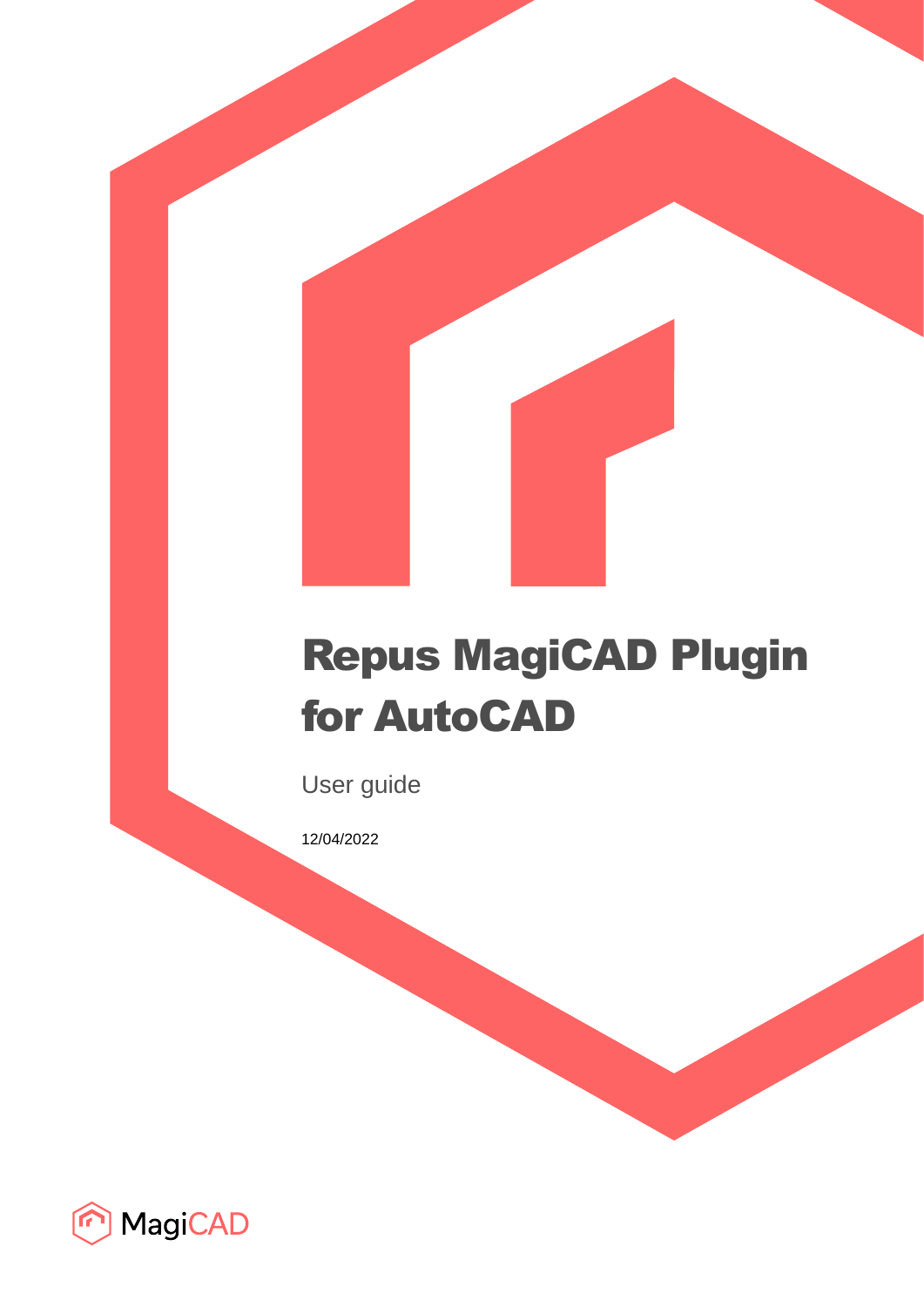

# **Content**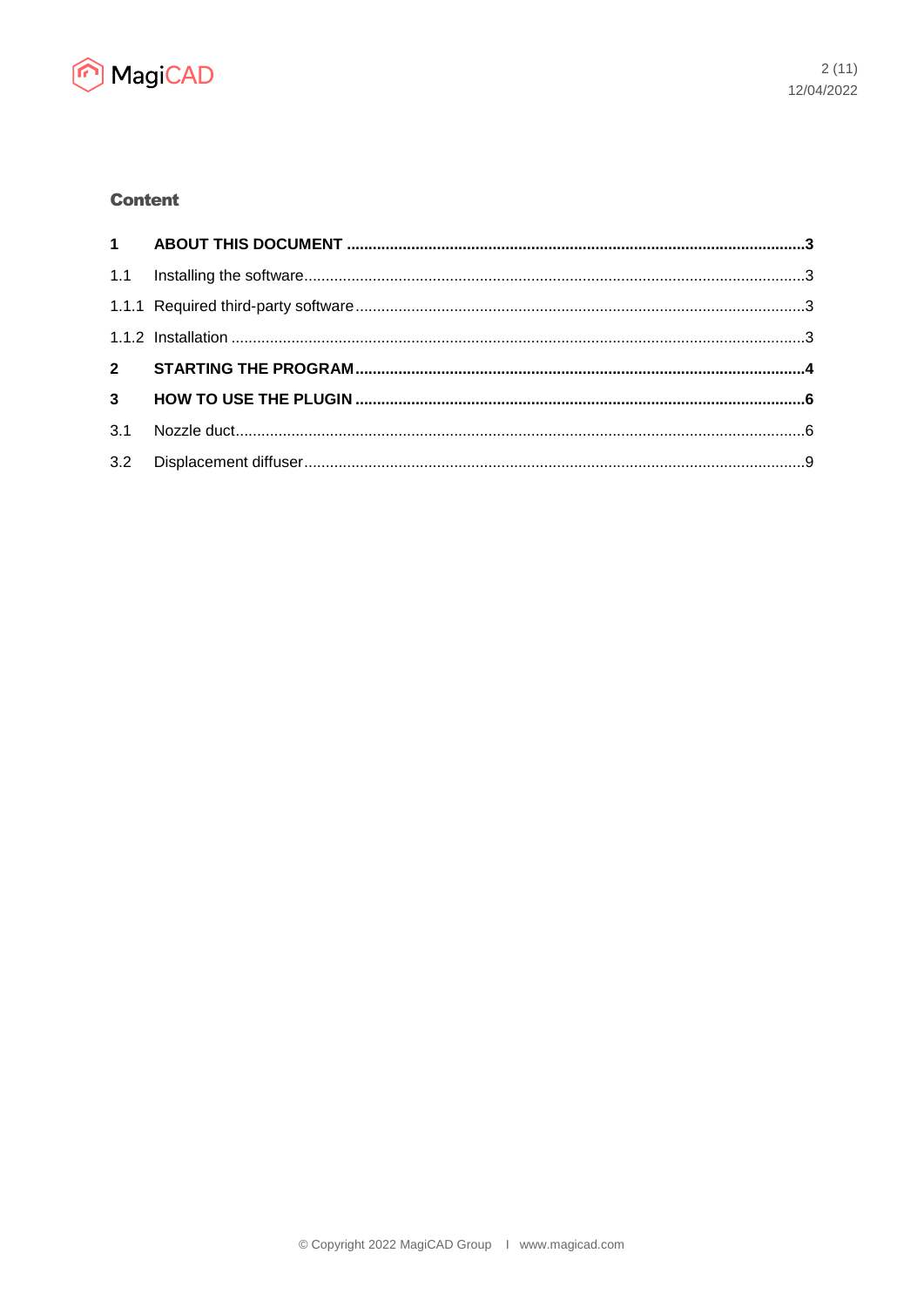

## 1 About this document

This document contains instructions on using plugin *Repus MagiCAD Plugin*. *Repus MagiCAD Plugin* is a Web-based extension to MagiCAD software.

#### 1.1 Installing the software

#### 1.1.1 Required third-party software

64-bit Repus MagiCAD Plugin works with the following MagiCAD for AutoCAD versions

- MagiCAD 2022 and AutoCAD 2017-2022
- MagiCAD 2023 and AutoCAD 2019-2023

#### 1.1.2 Installation

1. The installation package is available at MagiCAD´s website

https://portal.magicad.com/download/ProductSearch?searchStr=repus&categoryId=3

2. Run the Repus MagiCAD plug-in installer on your workstation

Administrator privileges are recommended for installation. **Note if you have several AutoCAD versions on your workstation:**Before you run the installation program, start MagiCAD to make sure that *Repus MagiCAD Plugin* installs on the same AutoCAD platform as MagiCAD.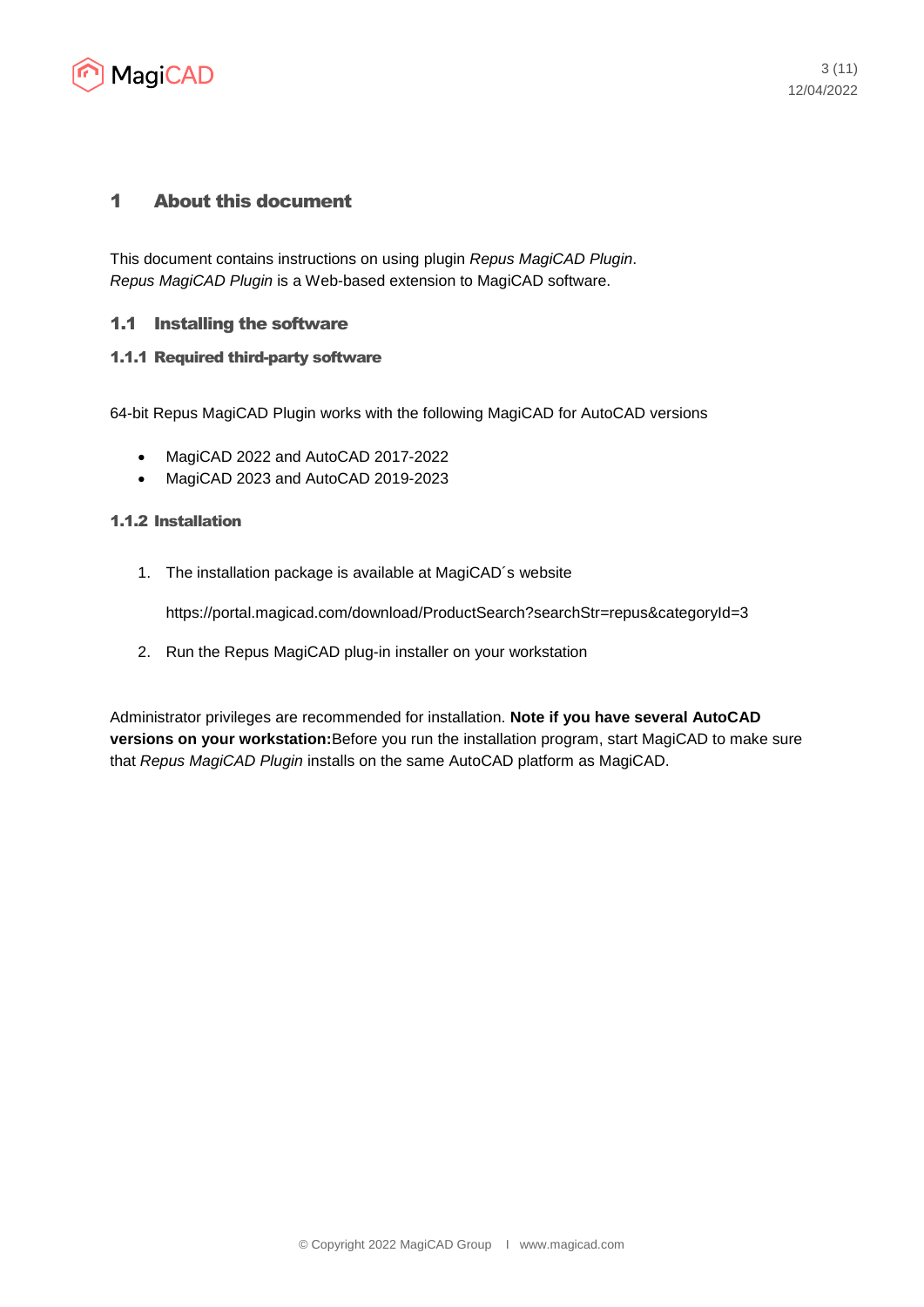

## 2 Starting the program

Before you start using *Repus MagiCAD Plugin*, start MagiCAD and open a Ventilation and Piping project.

If the plugin ribbon button or toolbar is not visible in AutoCAD, you need to load the customization file (*.cuix*) manually. Run **CUILOAD** or **MENULOAD** in AutoCAD, and browse the customization file from the following directory: *C:\Users\All Users\Repus\RepusND MagiCAD plugin software* (Windows 7) or *C:\ProgramData\Repus\RepusND MagiCAD plugin software* (Windows 8 / 10).

| A <sup>10</sup> Load/Unload Customizations                                                                                                          | ×                |
|-----------------------------------------------------------------------------------------------------------------------------------------------------|------------------|
| Loaded Customization Groups:<br><b>ACAD</b><br>AUTODESKSEEK<br><b>CUSTOM</b><br><b>IMPRESSION</b><br>MAGICAD<br>MAGICIRCUITDESIGNER<br><b>REPUS</b> | Unload           |
| File Name:<br>as\RepusND_MagiCAD_connection\Repus.cuix                                                                                              | Load<br>Browse   |
|                                                                                                                                                     | Close<br>$He$ lp |

Locate the MagiCAD plugins tab from the AutoCAD ribbon. Once the Repus MagiCAD plugin is loaded, the ribbon panel for the plugin can be found from the MagiCAD plugins tab. When the dropdown button is clicked, the list of available operations will be shown.



Next time you use AutoCAD, the customization file is automatically loaded.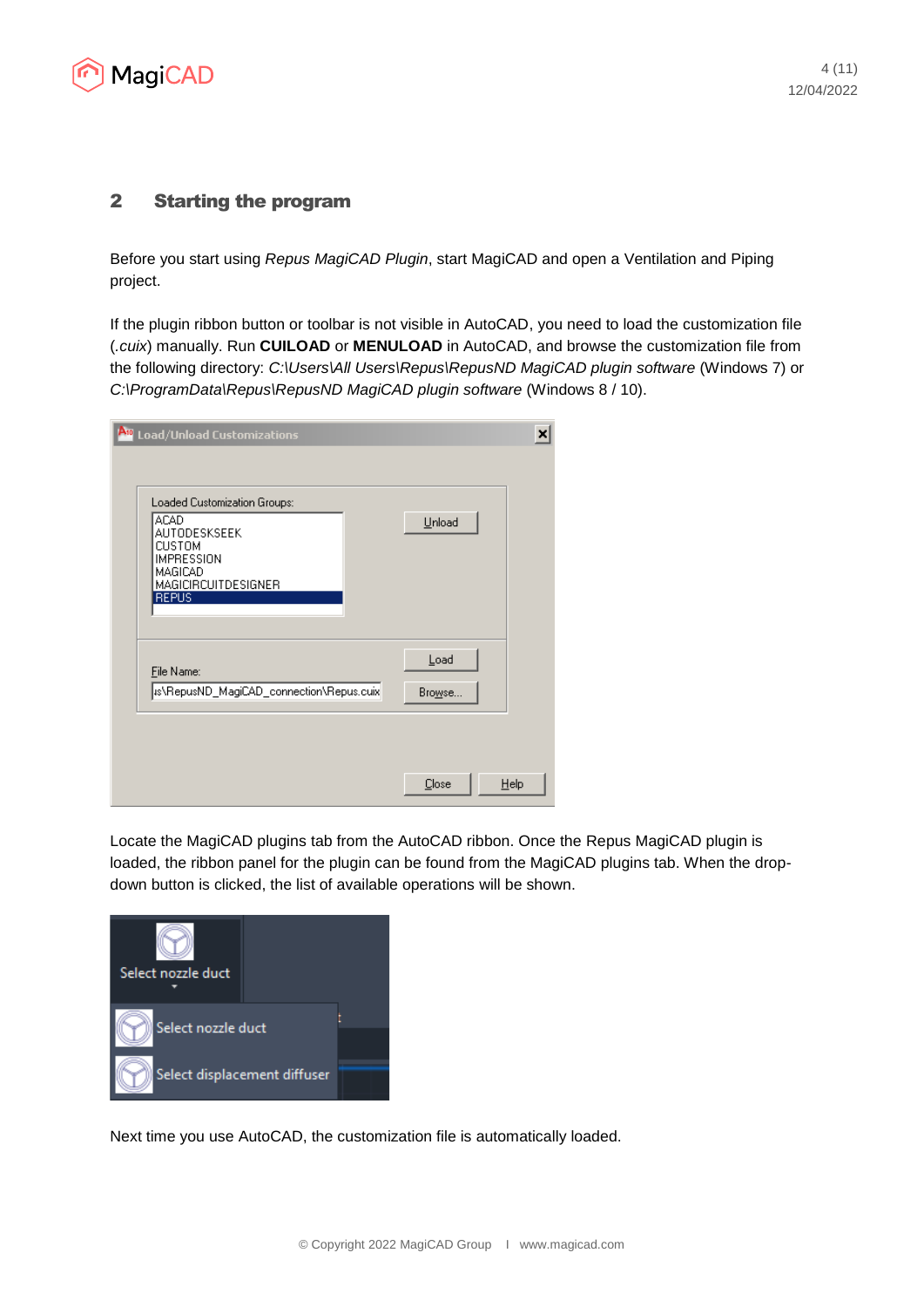

#### *Information for network administrators:*

*Plugin requires connection to Repus web site. Internet Explorer control is used to browse web pages from http://www.repus.se/repus/index.php?command=open\_nozzle\_duct\_from\_magicad Standard HTTP GET (TCP, default port 80 should be used) method is used to retrieve files from the server. GET response includes file (mime application/octet-stream). Your network firewall should allow such connections.*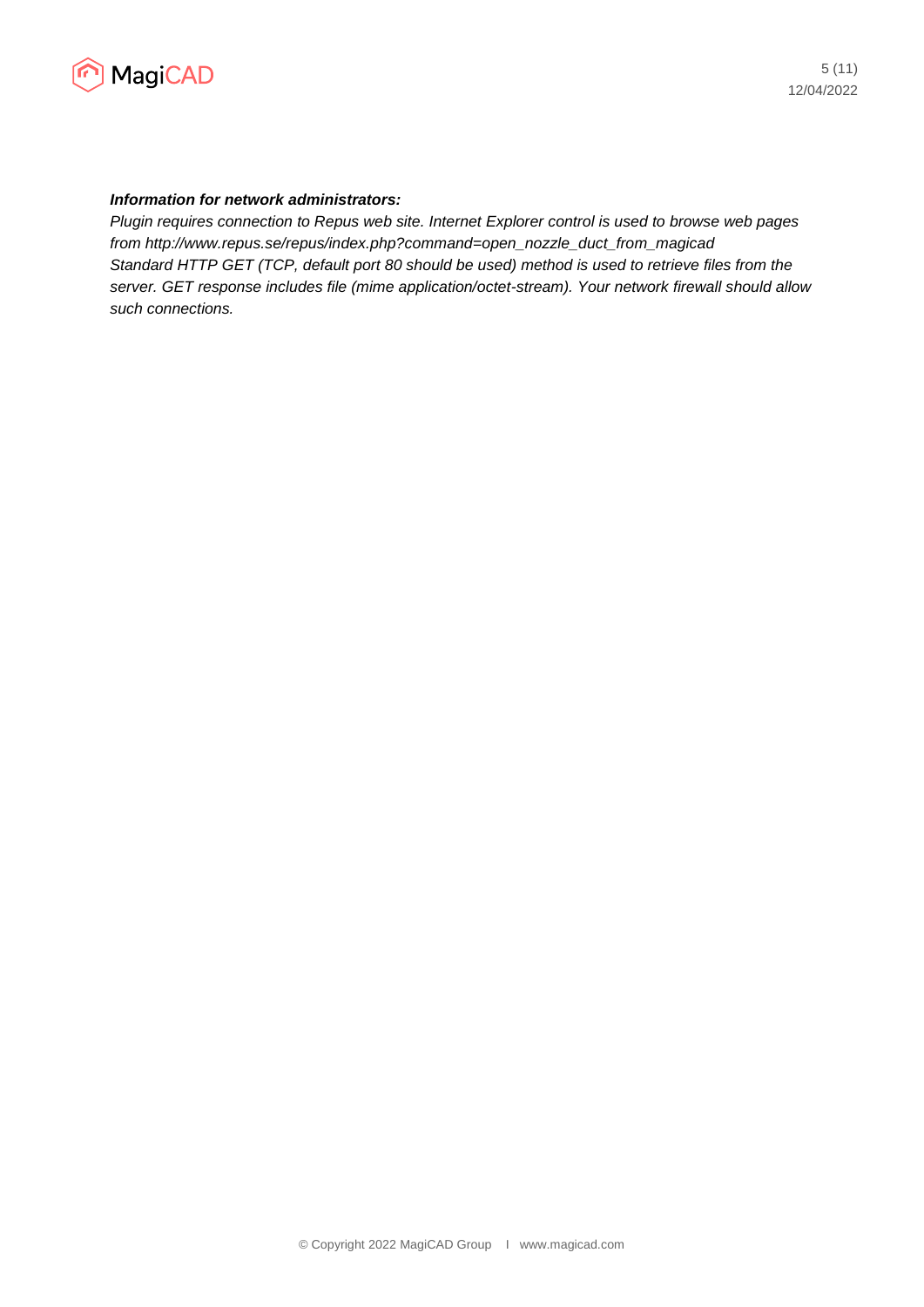

## 3 How to use the plugin

#### 3.1 Nozzle duct

1. Start "Select nozzle duct" command from ribbon button.



Button starts the Repus Calculation Tool inside AutoCAD.

2. Select type of the nozzle duct.

Repus MagiCAD Plugin 2019.8.1

 $\Box$  $\times$ 



# **Repus configurator for MagiCAD**

Choose duct type

O DKL - Round < 400 mm





DKU - Half round



 $\bigcirc$  DKQ - Quarter round



**OK**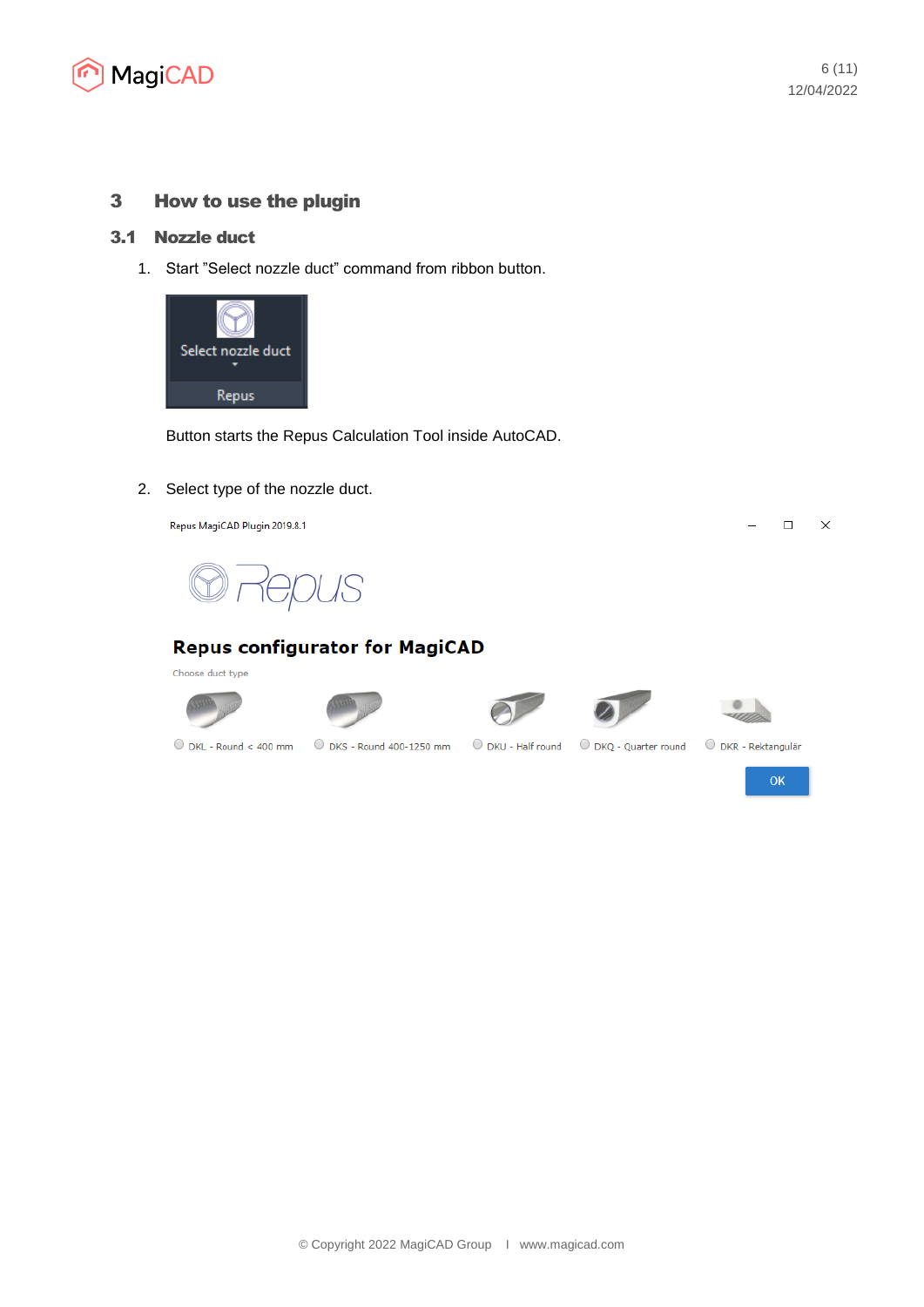

3. After the type is selected, the user configures the nozzle duct and clicks "Calculate" button.



## Configure nozzle duct

| Length A (m)<br>6                     |                                  |        | <b>CONSULTANT ANNOUN</b> |        |
|---------------------------------------|----------------------------------|--------|--------------------------|--------|
| Connection diameter D (mm)            |                                  |        |                          |        |
| Optimize<br>$\boldsymbol{\mathrm{v}}$ |                                  | D      |                          |        |
| Spreading                             |                                  |        |                          |        |
| v<br>2 way                            |                                  |        |                          |        |
| End velocity jet (m/s)                |                                  |        |                          |        |
| 0,2                                   |                                  |        |                          |        |
| Mounting height floor -> duct (m)     |                                  |        |                          |        |
| 3                                     |                                  |        |                          |        |
| Delta temp (°C)                       |                                  |        |                          |        |
| $\overline{4}$                        |                                  |        |                          |        |
| Max noice level                       | <b>Units</b>                     |        |                          |        |
| 30                                    | LA (10 m2 sabine)<br>v           |        |                          |        |
| Air flow                              | <b>Units</b>                     |        |                          |        |
| 150                                   | 1/s<br>$\boldsymbol{\mathrm{v}}$ |        |                          |        |
|                                       |                                  |        |                          |        |
|                                       |                                  | Cancel | Calculate                | Finish |

4. When the nozzle duct is successfully calculated, "Finish" button can be clicked and insert operation starts.

| <b>Cancel</b> | <b>Calculate</b> | <b>Finish</b> |
|---------------|------------------|---------------|
|               |                  |               |

5. Then the plugin asks user code from the user.

| Repus MagiCAD Plugin 2019.8.1 |                                                                                 |        |        |  |
|-------------------------------|---------------------------------------------------------------------------------|--------|--------|--|
|                               | Click Import to insert product from Repus Calculator.<br>Click Cancel to close. |        |        |  |
| User code                     | TD123                                                                           | Import | Cancel |  |
|                               | Please write "TD" number, for example TD123.                                    |        |        |  |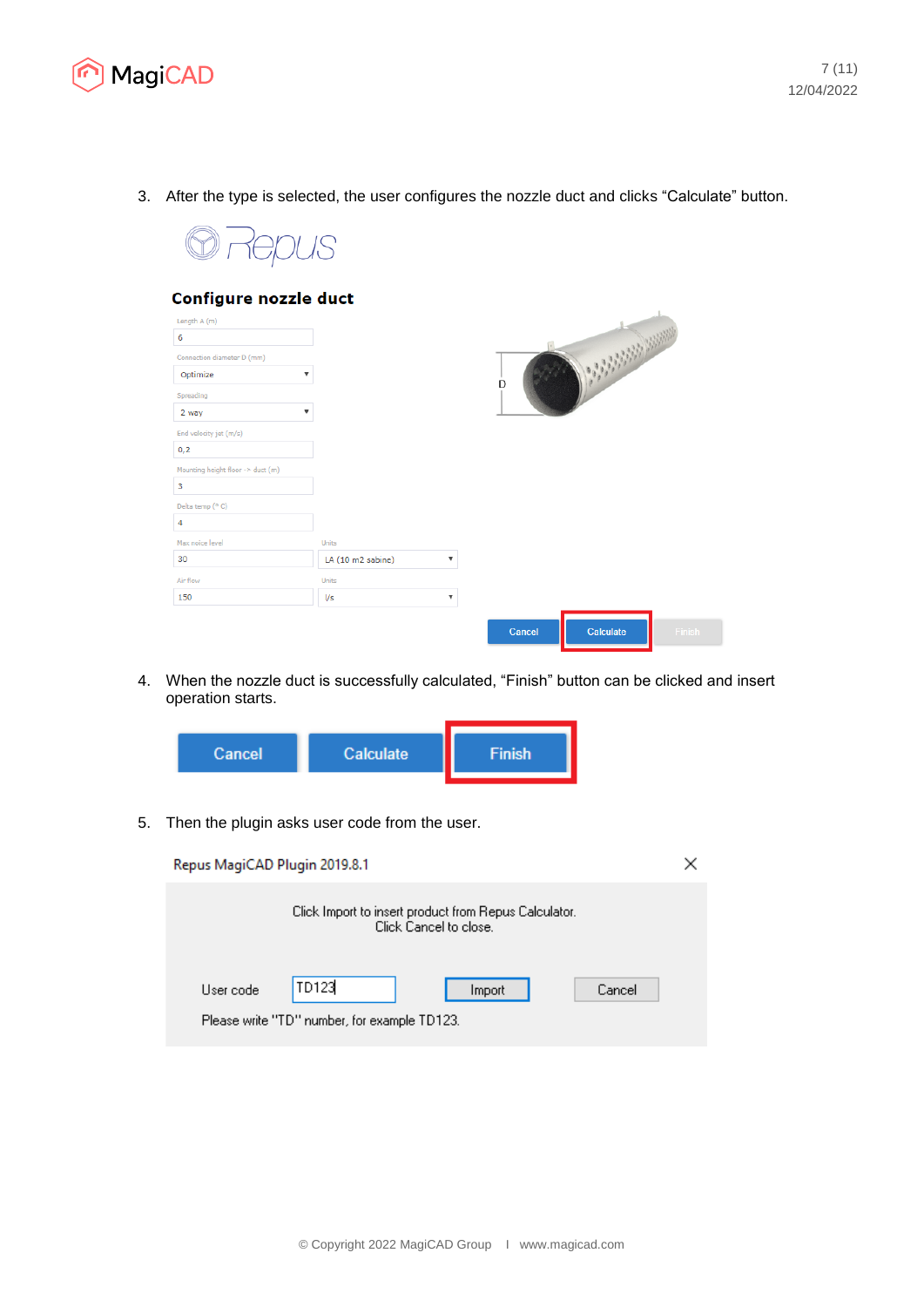

| MagiCAD V&P - Install product                   |             |                 | ×                                    |
|-------------------------------------------------|-------------|-----------------|--------------------------------------|
|                                                 |             | Fill data from: |                                      |
| System:                                         | S1 Supply 1 | $\checkmark$    | $\mathbb{G}_{\Bbbk}$                 |
| Status:                                         | Not defined | $\checkmark$    | $\overline{\mathbb{G}_{\mathbb{Q}}}$ |
| Description:                                    |             |                 |                                      |
| Height level in current floor coordinate system |             |                 |                                      |
| Top level:                                      |             | 2725.0<br>mm    | $\mathbb{G}_{\Bbbk}$                 |
| Connection level:                               |             | 2600.0<br>mm    |                                      |
| Installation level:                             |             | 2600.0<br>mm    | $\sigma_{\rm k}$                     |
| Bottom level:                                   |             | 2475.0<br>mm    | $\mathbb{G}_{\Bbbk}$                 |
|                                                 |             |                 |                                      |
| Show this dialog between installation           |             |                 |                                      |
| User variables                                  |             |                 |                                      |
| Property                                        | Value       |                 | ۸                                    |
| UserVar 1<br>UserVar 2                          |             |                 |                                      |
| UserVar 3                                       |             |                 |                                      |
| UserVar 4                                       |             |                 | ٧                                    |
| Object Id                                       |             |                 |                                      |
| Ovemide                                         |             |                 |                                      |
| Coordinate system                               |             |                 |                                      |
| <b>O</b> Use current floor coordinate system    |             |                 |                                      |
| ◯ Use absolute coordinate system                |             |                 |                                      |
| A                                               |             | Ok              | Cancel                               |

6. Show the position for the device and select the MagiCAD system.

Note! You can add more similar devices. After you have added all, please press ESC.

7. Continue with MagiCAD e.g. draw the duct and connect it to the device.

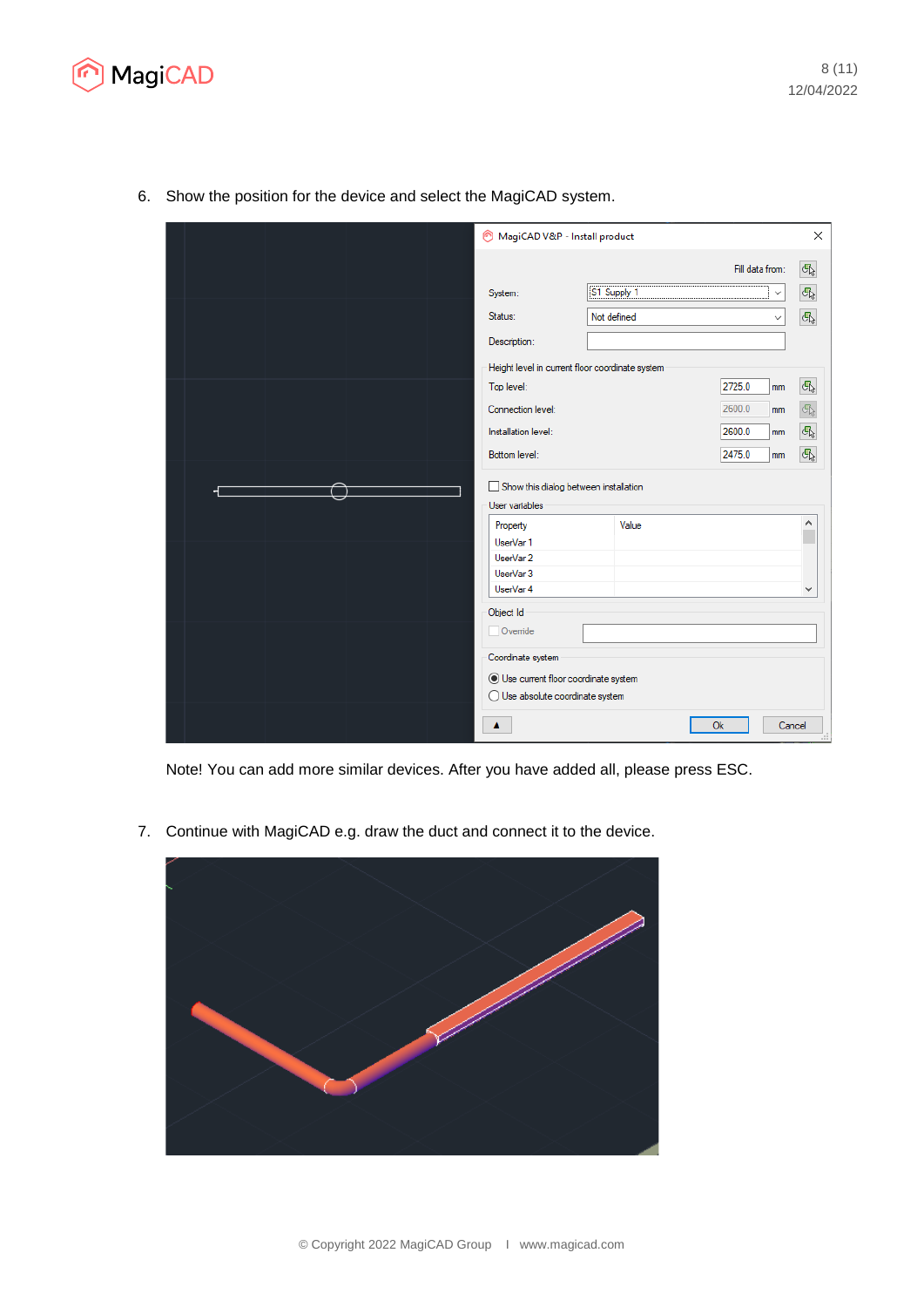

#### 3.2 Displacement diffuser

1. Start "Select displacement diffuser" command from ribbon button.



Button starts the Repus Calculation Tool inside AutoCAD.

2. Select type of the displacement diffuser.

Repus MagiCAD Plugin 2019.8.1  $\Box$  $\times$ **Repus configurator for MagiCAD** Choose diffuser type **Co**  $\circ$  kc  $\bigcirc$  kD  $\odot$  cp  $\bigcirc$  rax  $ORA$  $\odot$  KE  $\odot$  IN  $O$  PD  $@{\scriptsize P}N$  $O_{PA}$  $\odot$  RV  $\bigcirc$  vrx  $ORB$  $\bigcirc$  vr  $\bigcirc$  RVX  $\odot$  INU

 $\alpha$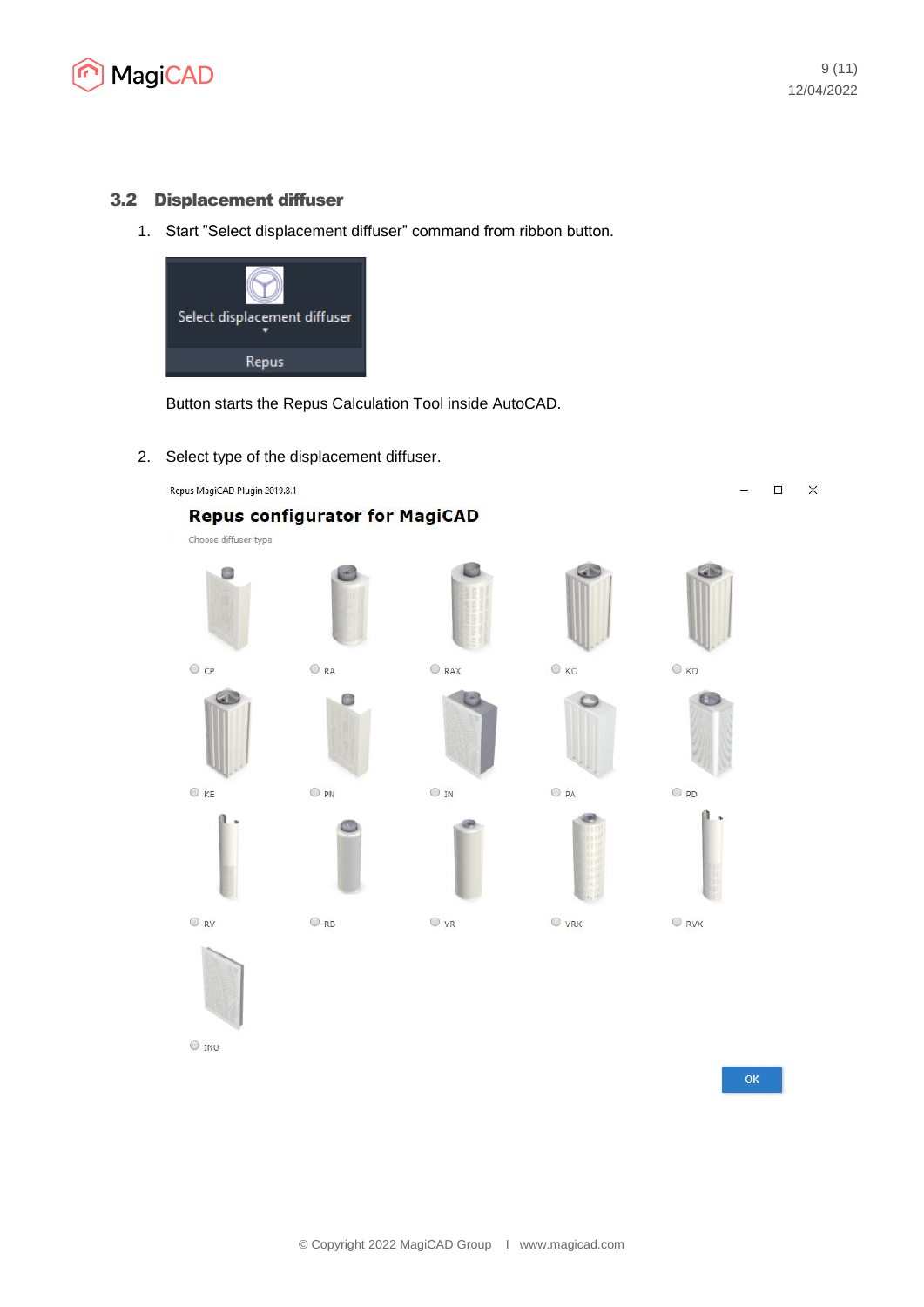

3. After the type is selected, the user configures the diffuser and clicks "Calculate" button.



# **Configure diffuser**

| <b>CP</b>            |              |               |   |
|----------------------|--------------|---------------|---|
| Dimension A (mm)     |              |               |   |
| 750                  |              |               |   |
| Dimension B (mm)     |              |               |   |
| 1650                 |              |               |   |
| Dimension C (mm)     |              |               |   |
| 260                  |              |               |   |
| Connection type      |              | Diameter (mm) |   |
| Circular             | 80<br>▼      |               |   |
| Connection placement | Quantity     |               |   |
| Top<br>v             | 1            |               |   |
| Air flow             | <b>Units</b> |               |   |
| 80                   | 1/s          |               | v |
|                      |              |               |   |





4. When the diffuser is successfully calculated, "Finish" button can be clicked and insert operation starts.



5. Then the plugin asks user code from the user.

| Repus MagiCAD Plugin 2019.8.1                                                   | × |
|---------------------------------------------------------------------------------|---|
| Click Import to insert product from Repus Calculator.<br>Click Cancel to close. |   |
| TD123<br>User code<br>Cancel<br>Import                                          |   |
| Please write "TD" number, for example TD123.                                    |   |